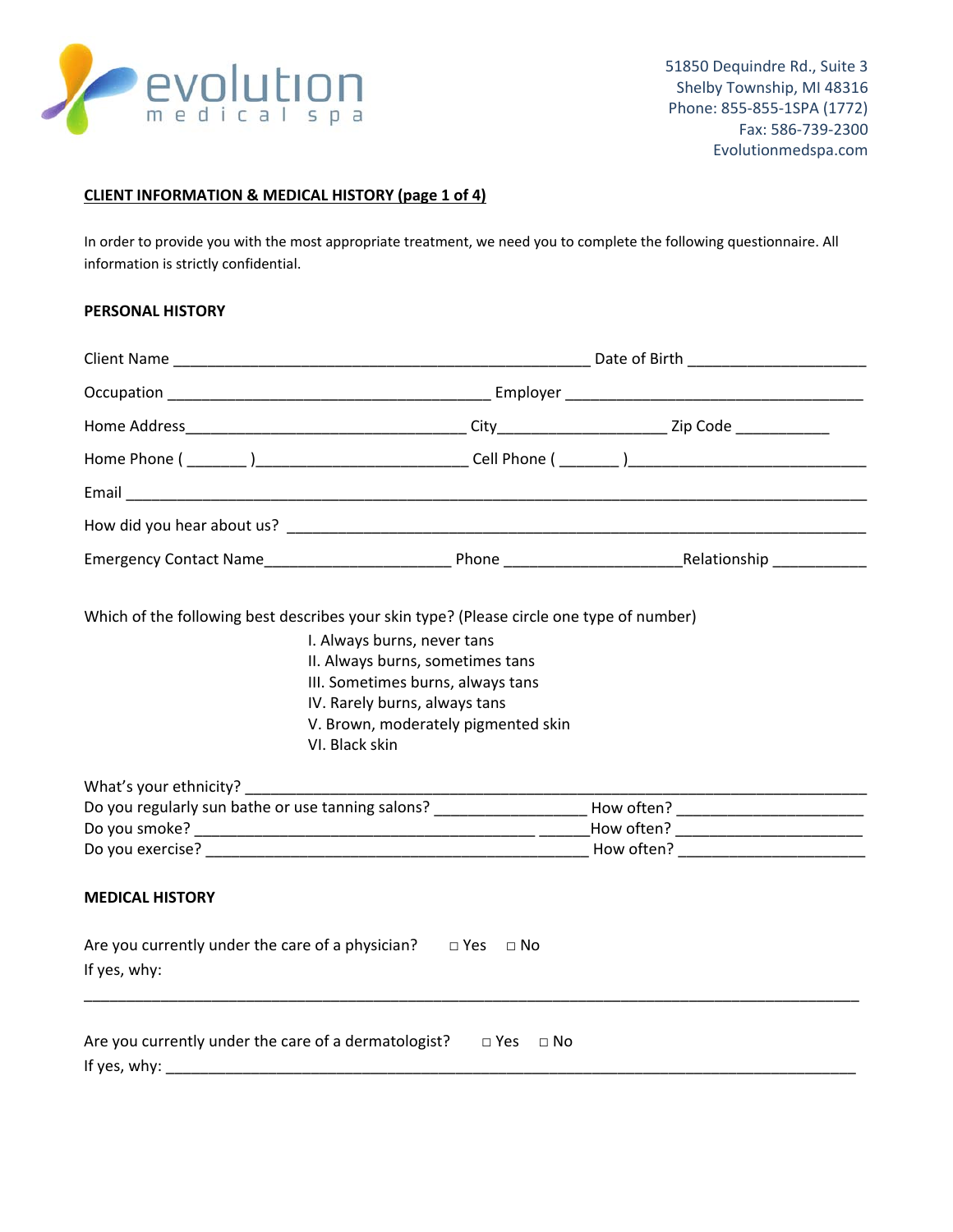

# **Medical History Continued (page 2 of 4)**

Do you have a history of erytherma abigne, which is persistent skin rash produced by prolonged or repeat exposure to moderately intense heat or infrared irritation?  $\Box$  Yes  $\Box$  No

Do you have any of the following medical conditions? (Please check all that apply)

□ Cancer □ Diabetes □ High blood pressure □ Herpes □ Arthritis

 $\Box$  Frequent cold sores  $\Box$  HIV/AIDS  $\Box$  Keloid scarring  $\Box$  Skin disease/Skin lesions

□ Seizure disorder □ Hepatitis □ Hormone imbalance □ Thyroid imbalance

 $\Box$  Blood clotting abnormalities  $\Box$  Any active infection

Do you have any other health problems or medical conditions? Please list: \_\_\_\_\_\_\_\_\_\_\_\_\_\_\_\_\_\_\_\_\_\_\_\_\_\_\_\_\_\_

Have you ever had an allergic reaction? (List any and all that you have had and describe the reaction you experienced) □ Food □ Animal Protein □ Aspirin □ Lidocaine □ Hydrocortisone □ Hydroquinone or skin bleaching agents □ Others: \_\_\_\_\_\_\_\_\_\_\_\_\_\_\_\_\_\_\_\_\_\_\_\_\_\_\_\_\_\_\_\_\_\_\_\_\_\_\_\_\_\_\_\_\_\_\_\_

\_\_\_\_\_\_\_\_\_\_\_\_\_\_\_\_\_\_\_\_\_\_\_\_\_\_\_\_\_\_\_\_\_\_\_\_\_\_\_\_\_\_\_\_\_\_\_\_\_\_\_\_\_\_\_\_\_\_\_\_\_\_\_\_\_\_\_\_\_\_\_\_\_\_\_\_\_\_\_\_\_\_\_\_\_\_\_\_\_\_\_

\_\_\_\_\_\_\_\_\_\_\_\_\_\_\_\_\_\_\_\_\_\_\_\_\_\_\_\_\_\_\_\_\_\_\_\_\_\_\_\_\_\_\_\_\_\_\_\_\_\_\_\_\_\_\_\_\_\_\_\_\_\_\_\_\_\_\_\_\_\_\_\_\_\_\_\_\_\_\_\_\_\_\_\_\_\_\_\_\_\_\_

\_\_\_\_\_\_\_\_\_\_\_\_\_\_\_\_\_\_\_\_\_\_\_\_\_\_\_\_\_\_\_\_\_\_\_\_\_\_\_\_\_\_\_\_\_\_\_\_\_\_\_\_\_\_\_\_\_\_\_\_\_\_\_\_\_\_\_\_\_\_\_\_\_\_\_\_\_\_\_\_\_\_\_\_\_\_\_\_\_\_\_

\_\_\_\_\_\_\_\_\_\_\_\_\_\_\_\_\_\_\_\_\_\_\_\_\_\_\_\_\_\_\_\_\_\_\_\_\_\_\_\_\_\_\_\_\_\_\_\_\_\_\_\_\_\_\_\_\_\_\_\_\_\_\_\_\_\_\_\_\_\_\_\_\_\_\_\_\_\_\_\_\_\_\_\_\_\_\_\_\_\_\_

#### **MEDICATIONS**

What oral prescription medications are you presently taking?  $\Box$  Birth control pills  $\Box$  Hormones □ Others (It is required that you list all of them): \_\_\_\_\_\_\_\_\_\_\_\_\_\_\_\_\_\_\_\_\_\_\_\_\_\_\_\_\_\_\_\_\_\_\_\_\_\_\_\_\_\_\_\_\_\_\_\_\_\_\_

Are you on any mood altering or anti-depression medication? \_\_\_\_\_\_\_\_\_\_\_\_\_\_\_\_\_\_\_\_\_

Have you ever used Accutane?  $\Box$  Yes  $\Box$  No If yes, when did you last us it?

What topical medications or creams are you currently using?  $\Box$  Retin-A®  $\Box$  Others (Please list): \_\_\_\_\_\_\_\_\_\_\_\_\_\_

What herbal supplements do you use regularly? \_\_\_\_\_\_\_\_\_\_\_\_\_\_\_\_\_\_\_\_\_\_\_\_\_\_\_\_\_\_\_\_\_\_\_\_\_\_\_\_\_\_\_\_\_\_\_

Have you ever had laser hair removal?  $\Box$  Yes  $\Box$  No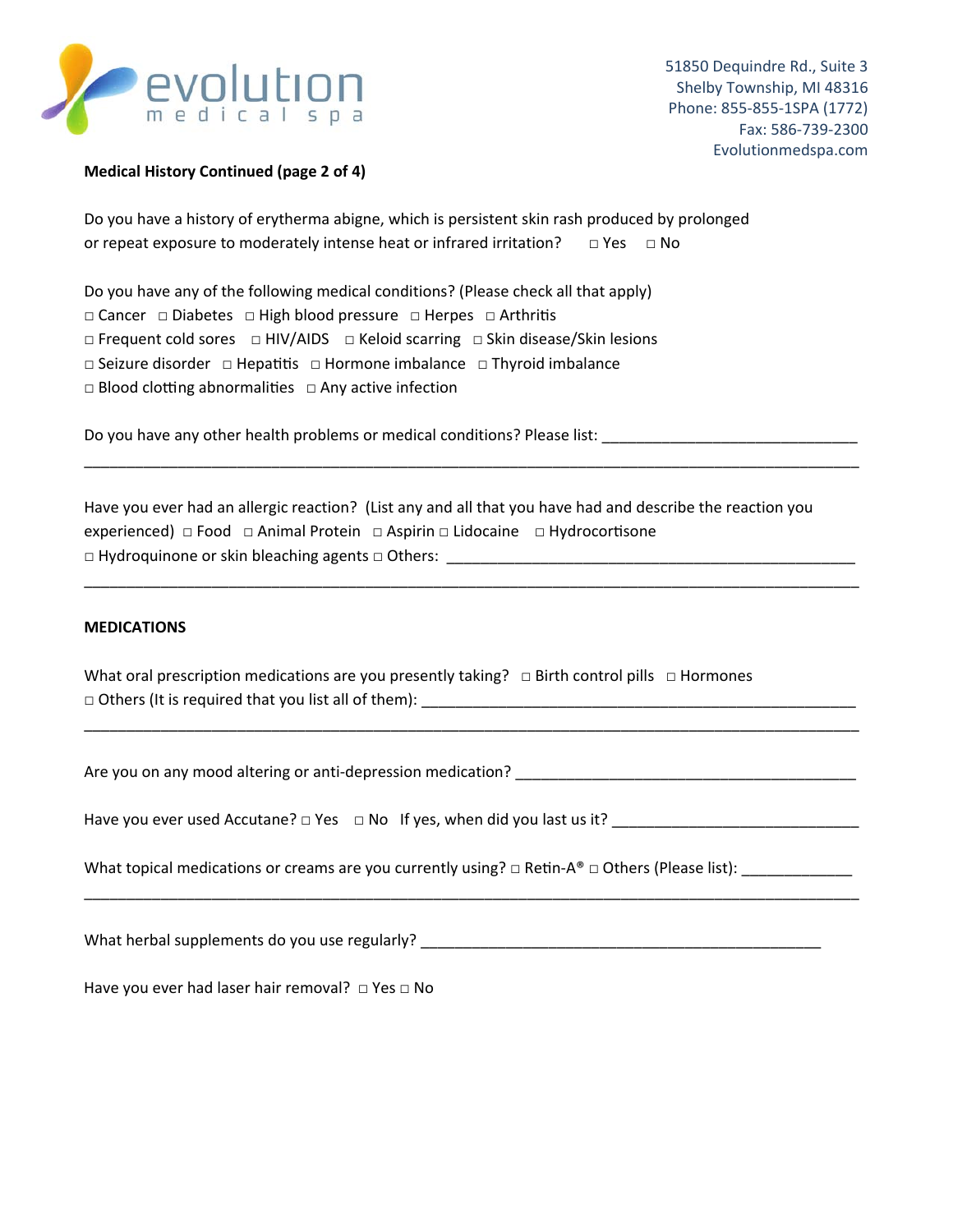

### **HISTORY (page 3 of 4)**

Have you used any of the following hair removal methods in the past six weeks?  $\Box$  Shaving  $\Box$  Waxing □ Electrolysis □ Tweezing □ Stringing □ Depilatories

Have you had any recent tanning or sun exposure that changed the color of your skin?  $\Box$  Yes  $\Box$  No

Have you recently used any self-tanning lotions or treatments? 
□ Yes □ No

Do you form thick or raised scars from cuts or burns? □ Yes □ No

Do you have hyperpigmentation (darkening of the skin) or hypopigmentation (lightening of the skin) or marks after physical trauma? □ Yes □ No If yes, please describe: \_\_\_\_\_\_\_\_\_\_\_\_\_\_\_\_\_\_\_\_\_\_\_\_\_\_\_\_\_\_\_\_\_\_\_\_\_\_\_\_\_\_\_

\_\_\_\_\_\_\_\_\_\_\_\_\_\_\_\_\_\_\_\_\_\_\_\_\_\_\_\_\_\_\_\_\_\_\_\_\_\_\_\_\_\_\_\_\_\_\_\_\_\_\_\_\_\_\_\_\_\_\_\_\_\_\_\_\_\_\_\_\_\_\_\_\_\_\_\_\_\_\_\_\_\_\_\_\_\_\_\_\_\_\_

# **For our female clients:**

Are you pregnant or trying to become pregnant?  $\Box$  Yes  $\Box$  No Are you breastfeeding? □ Yes □ No Are you using contraception?  $\Box$  Yes  $\Box$  No

I certify that the preceding medical, medication and personal history statements are true and correct. I am aware that it is my responsibility to inform the doctor or other health professional of my current medical or health conditions and to update this history. A current medical history is essential for the caregiver to execute appropriate treatment procedures.

| 912ء |        |  |
|------|--------|--|
|      | $\sim$ |  |
|      |        |  |

Primary Phone Number: \_\_\_\_\_\_\_\_

I grant Evolution Medical Spa permission to call me on my primary phone number I listed above to speak with me or leave me messages regarding my upcoming appointments. I understand these messages will NOT reveal any confidential information other than my appointment date and time. I understand the purpose of the call is a friendly reminder of my next appointment. **If your appointment requires further instructions or special preparation, we will simply request a return call to discuss such matters with you directly**.

Please initial yes\_\_\_\_\_\_\_\_\_ or no\_\_\_\_\_\_\_\_\_\_\_